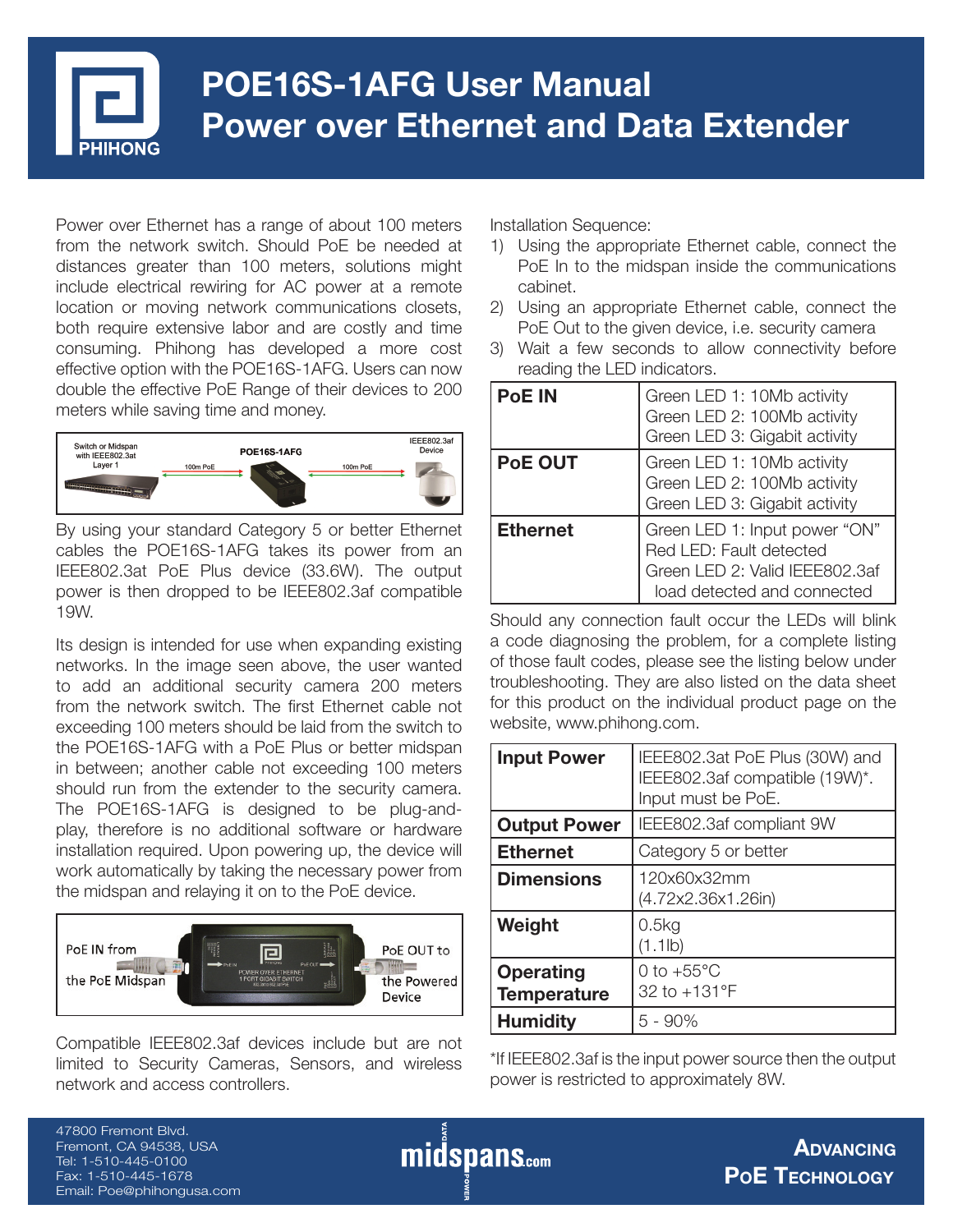

### **What are the benefits to using PoE?**

Power over Ethernet is best suited to users who want to expand and extend the capabilities of their existing network switches. PoE uses standard Category 5 or 6 cables and uses them to transfer both data and power to remote locations. Since extensive wiring is not needed, these remote locations are able to be easily changed. PoE power standards are also universal. Unlike traditional power supplies which are only compatible with specific standards to their region, PoE is able to self regulate to work with a variety of international power standards. PoE also offers more flexibility in power events, such as a surge or brownout.

#### **Why am I limited to 100 meters?**

Power can be transmitted over an Ethernet cable to distances that exceed 100 meters depending on the amount of power being put out by the midspan and loss on the cable across the distance. If the port powering the Ethernet puts out 15.4W (IEEE802.3af standard) of power and the distance is 100 meters then the power could dissipate to 12.95W in the worst case scenario by the time it reaches the end device. PoE is possible over distances greater than 100 meters but is not guaranteed or recommended as the IEEE specifications guarantees only 100 meters for data transmission. Should a distance exceed 100 meters or more then Phihong recommends the POE16S-1AFG extender. Although power is possible at greater distances, users may experience severe data loss after traveling 100 meters or more.

### **What is the difference between IEEE802.3af and IEEE802.3at?**

In 2003 the IEEE made a standard for Power over Ethernet called 802.3af which defines application s requiring power up to 12.95W over an Ethernet cable. In 2005 the IEEE created a Task Force of which Phihong is a partner to draft a new PoE Plus to meet the needs of more power. The IEEE802.3at standard which was ratified in September 2009 expands that definition to include applications requiring up to 25.95W on a Category 5 eor 6 Ethernet cable for use on higher power PoE devices such as WiMAX or Pan/Tilt/Zoom Security Cameras, and would be compatible on networks with 10/100/1000 Base-T data rates. The POE16S-1AFG iscompliant with this both standards taking power from an IEEE802.3at PoE Plus compatible midspan or network switch and has an output that meets the IEEE802.3af standard.

## **Can I connect multiple devices to extend my reach beyond 200 meters?**

Yes it is possible to add more than one device to extend the span of the cables to 300 meters or more. The PoE extenders will be able to act as repeaters for both power and data across the line. The power source however continues to be the network switch or midspan and users should expect loss of power after traveling long distances. If the device that is being powered does not require very much power then the more units can be combined. See diagram below picturing this scenario.



### Do I need a special configuration for my network?

No, the POE16S-1AFG is set to DHCP detection and will automatically obtain an IP address and it should not affect any existing network applications. The device acts as an extender and repeater only. The data and power will enter the device and be relayed on to the powered device. There should be no change as if it were one continuous cable. Phihong does recommend professional installation to ensure that should any faults occur at installation, a technician is on hand to rectify the problems.

### **Where should I install my PoE Extender?**

Your new PoE extender can be installed anywhere between the midspan or power injector and the device that needs powering provided that the extender's input and output connecting cables do not exceed the 100 meter limit. The device can be wall or table mounted, but under no circumstances may the device use the cables as support.

47800 Fremont Blvd. Fremont, CA 94538, USA Tel: 1-510-445-0100 Fax: 1-510-445-1678 Email: Poe@phihongusa.com